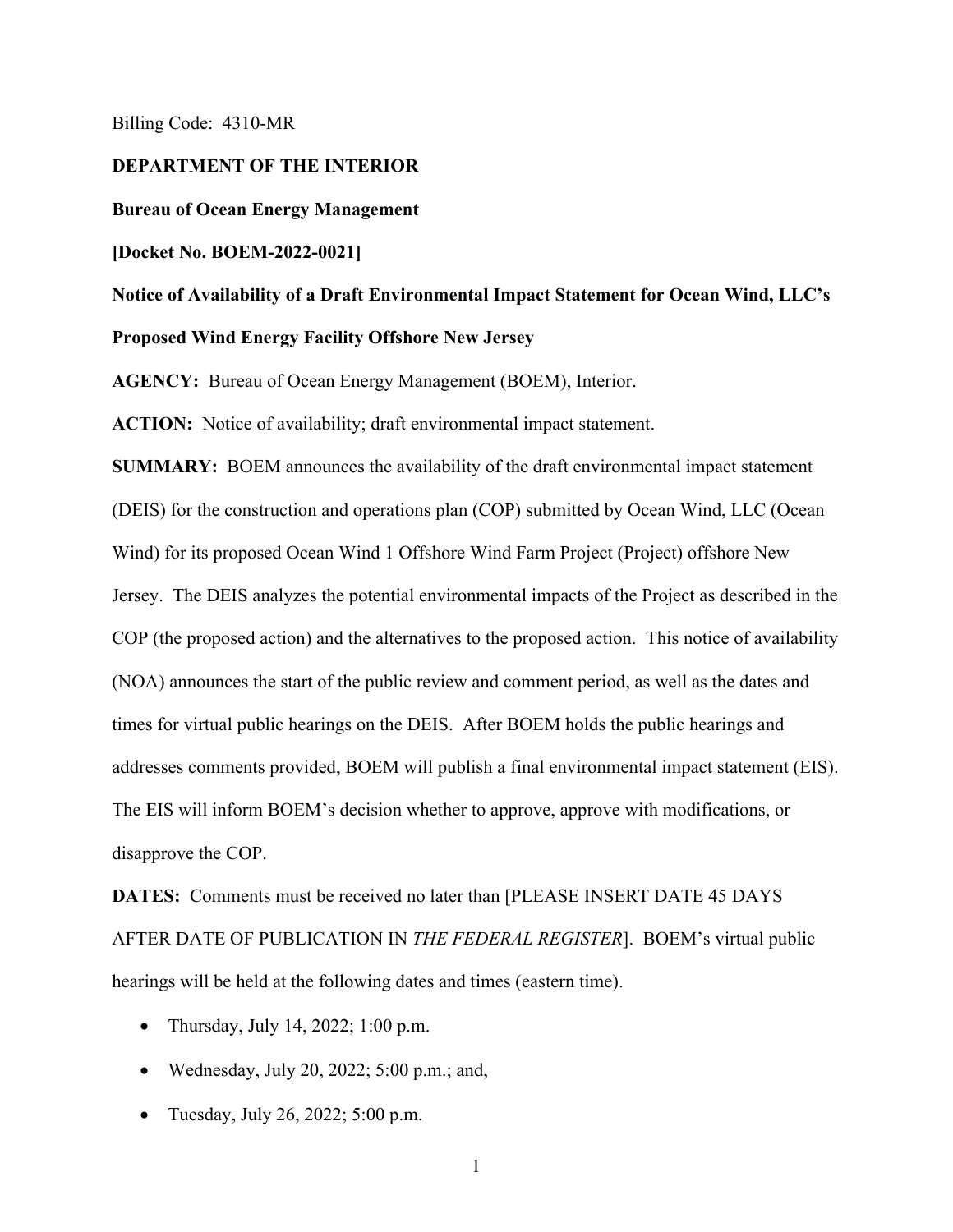Registration for the virtual public hearings may be completed here:

<https://www.boem.gov/renewable-energy/state-activities/ocean-wind-1>or by calling (703) 787- 1520.

**ADDRESSES:** The DEIS and detailed information about the Project, including the COP, can be found on BOEM's website at: [https://www.boem.gov/renewable-energy/state-activities/ocean](https://www.boem.gov/renewable-energy/state-activities/ocean-wind-1)[wind-1.](https://www.boem.gov/renewable-energy/state-activities/ocean-wind-1) Comments can be submitted in any of the following ways:

- In written form by mail, enclosed in an envelope labeled "Ocean Wind 1 COP DEIS" and addressed to Program Manager, Office of Renewable Energy, Bureau of Ocean Energy Management, 45600 Woodland Road, Sterling, VA 20166.
- Through the regulations.gov web portal: Navigate to http://www.regulations.gov and search for Docket No. BOEM-2022-0021. Click on the "Comment" button below the document link. Enter your information and comment, then click "Submit Comment."

A registration link for each of the virtual public hearings is provided on BOEM's website at:

[https://www.boem.gov/renewable-energy/state-activities/ocean-wind-1.](https://www.boem.gov/renewable-energy/state-activities/ocean-wind-1)

# **FOR FURTHER INFORMATION CONTACT:** Michelle Morin, BOEM Office of Renewable Energy Programs, 45600 Woodland Road, Sterling, Virginia 20166, (703) 787-1722 or michelle.morin@boem.gov.

### **SUPPLEMENTARY INFORMATION:**

*Proposed Action:* Ocean Wind seeks approval to construct, operate, and maintain the Project: a wind energy facility and its associated export cables on the Outer Continental Shelf (OCS) offshore New Jersey. The Project would be developed within the range of design parameters outlined in the Ocean Wind 1 COP, subject to applicable mitigation measures. The Project as proposed in the COP would include up to 98 wind turbine generators (WTGs), up to 3 offshore high voltage alternating current substations, inter-array cables linking the individual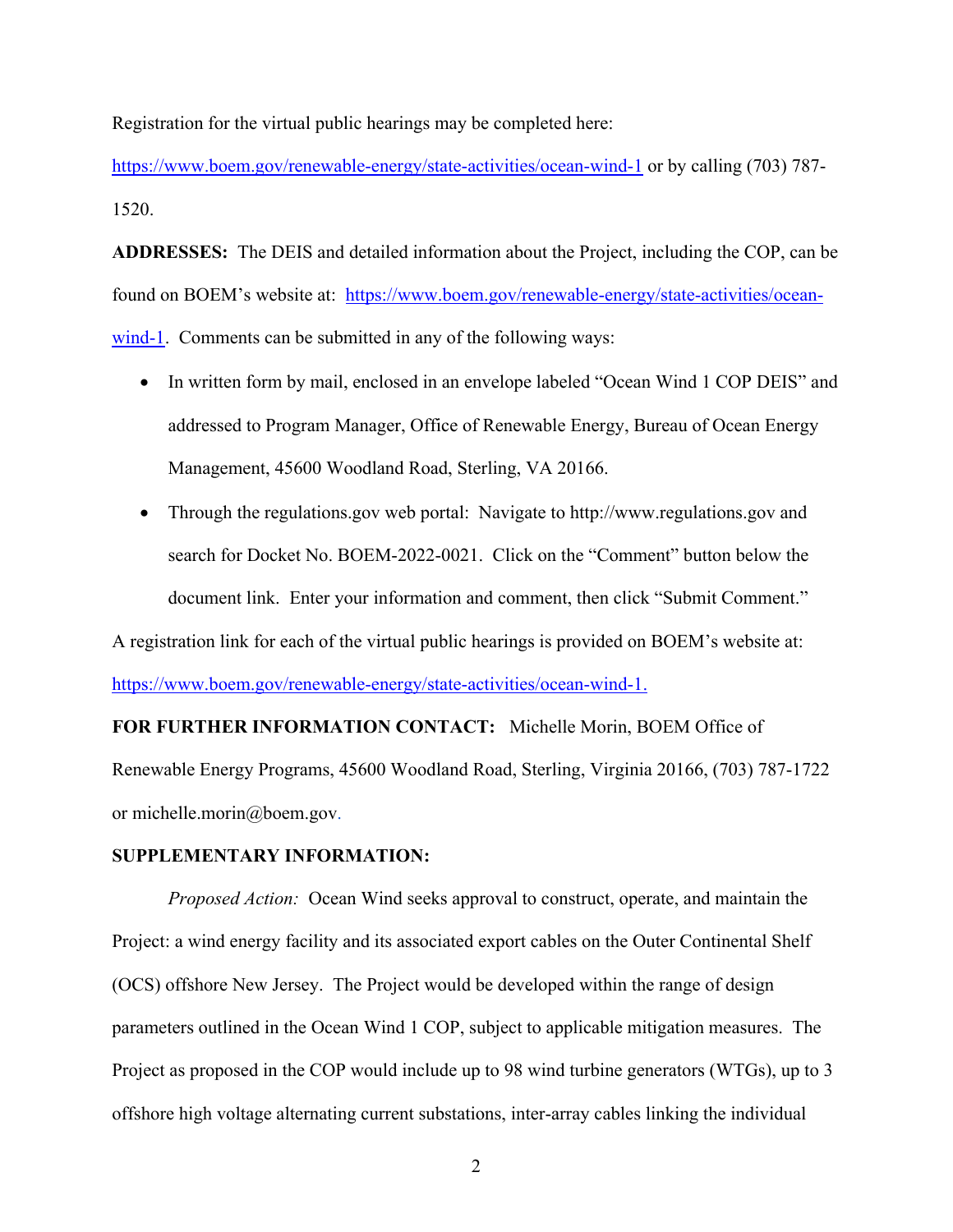turbines to the offshore substations, substation interconnector cables linking the substations to each other, offshore export cables, an onshore export cable system, 2 onshore substations, and connections to the existing electrical grid in New Jersey. The WTGs and offshore substations, inter-array cables, and substation interconnector cables would be located on the OCS approximately 13 nautical miles (15 statute miles) southeast of Atlantic City, New Jersey, within the area defined by Renewable Energy Lease OCS-A 0498 (Lease Area). The offshore export cables would be buried below the seabed surface in the OCS and State of New Jersey owned submerged lands. The onshore export cables, substations, and grid connections would be located in Ocean County and Cape May County, New Jersey.

*Alternatives:* BOEM considered 26 alternatives when preparing the DEIS and carried forward 6 alternatives for further analysis in the DEIS. These six alternatives include five action alternatives and the no action alternative. Twenty alternatives were rejected because they did not meet the purpose and need for the proposed action or did not meet screening criteria, which are presented in DEIS appendix C. The screening criteria included consistency with law and regulations; technical and economic feasibility; environmental impact; and geographic considerations.

*Availability of the DEIS:* The DEIS, Ocean Wind 1 COP, and associated information are available on BOEM's website at: [https://www.boem.gov/renewable-energy/state](https://www.boem.gov/renewable-energy/state-activities/ocean-wind-1)[activities/ocean-wind-1.](https://www.boem.gov/renewable-energy/state-activities/ocean-wind-1) BOEM has distributed digital copies of the DEIS to all parties listed in DEIS appendix K, which also includes the location of all libraries receiving a copy. If you require a flash drive or paper copy, BOEM will provide one upon request, as long as copies are available. You may request a flash drive or paper copy of the DEIS by calling (703) 787-1520.

 *Cooperating Agencies:*The following nine Federal agencies and State governmental entities participated as cooperating agencies in the preparation of the DEIS: Bureau of Safety